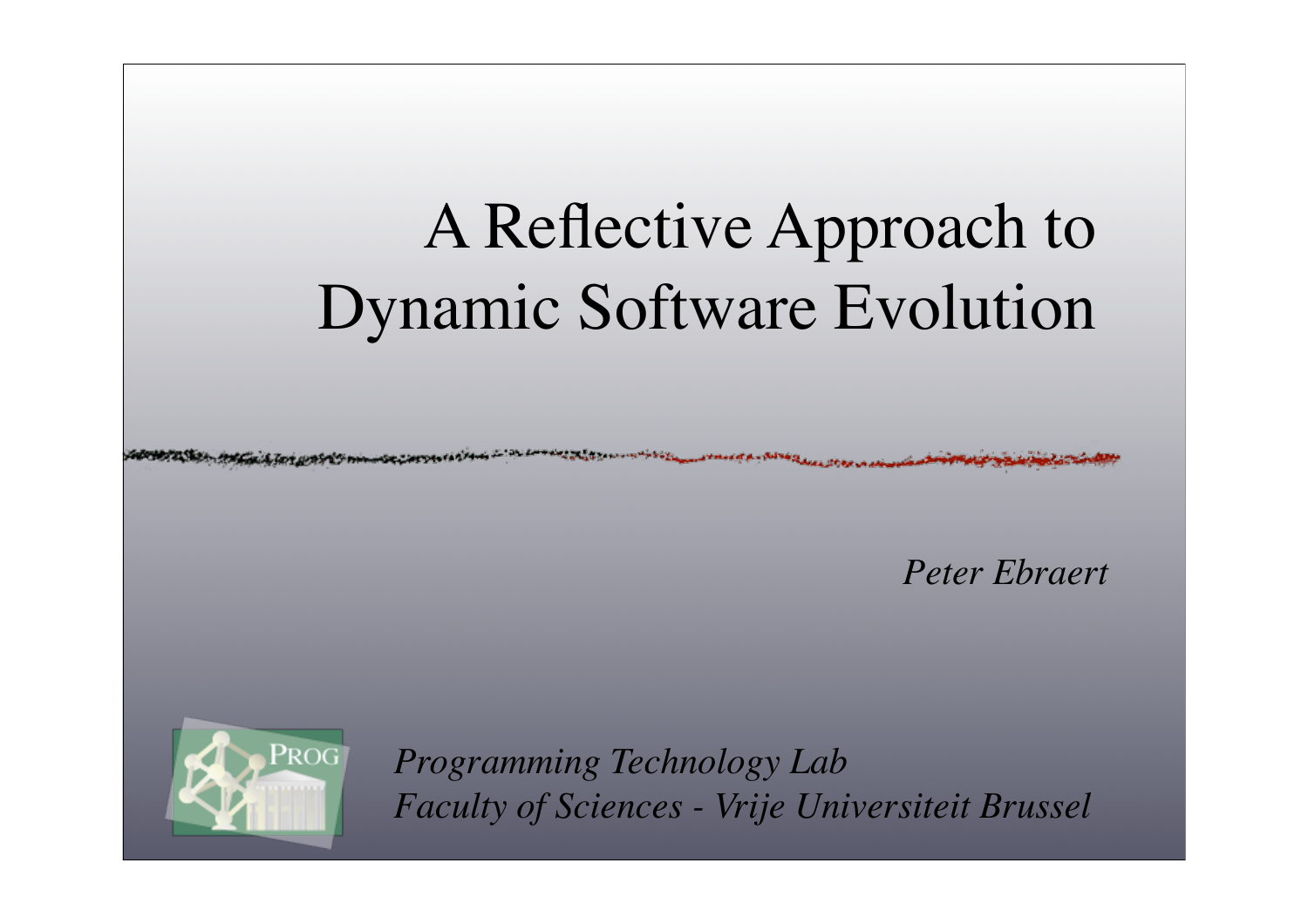### Overview

**Principal American** 

- *Problem Statement*
- *Towards Separated Concerns*
- *Towards Dynamic Software Evolution*
- *Conclusion*
- *Issues*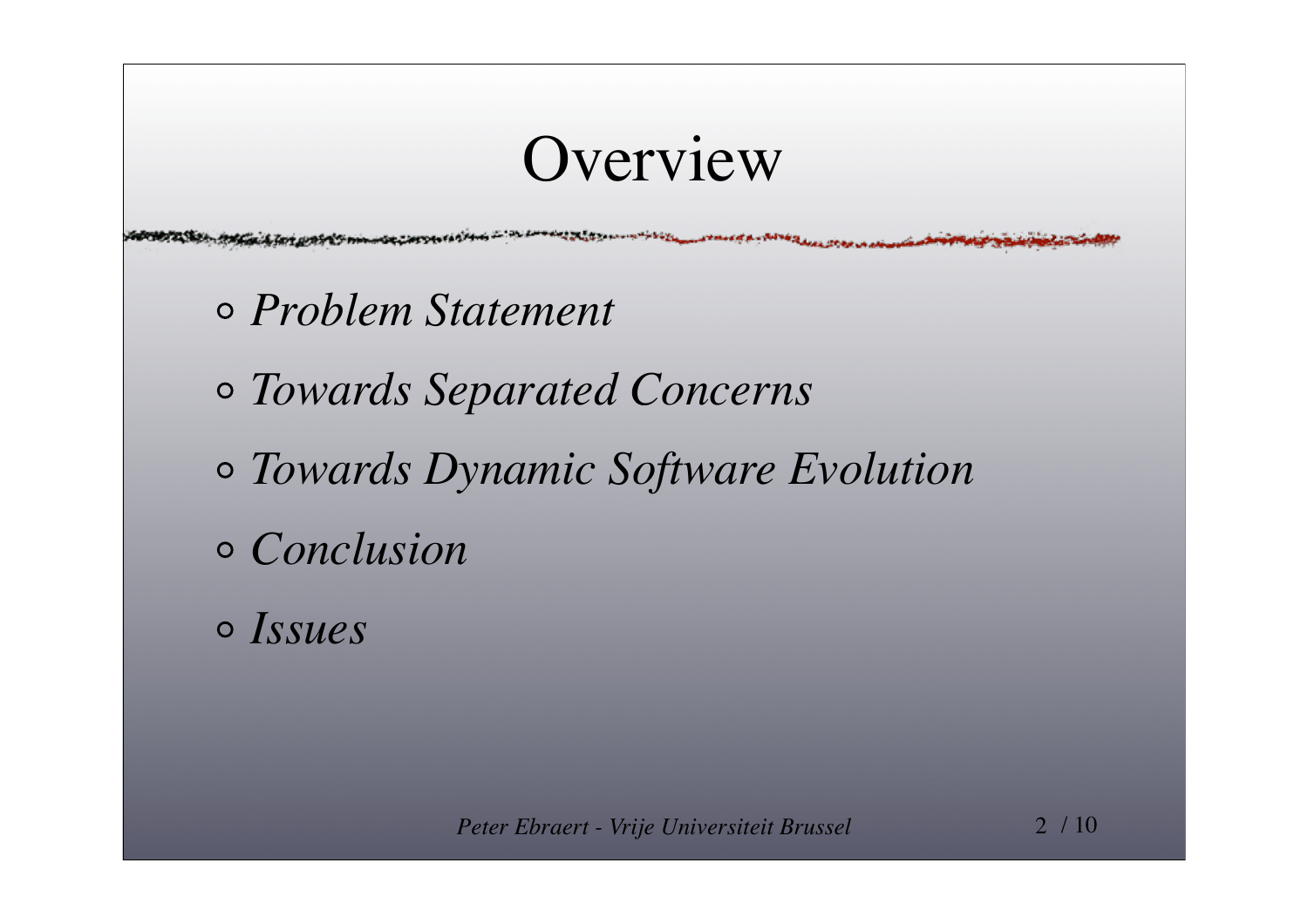### Problem Statement

**WALTER COMMANDERS COMMANDER** 

- *Software Evolution is Unavoidable*
- *Critical Systems*
	- *Systems that "cannot" be shut down*
	- *Web services, Telecommunication switches, Banking Systems, Airport Traffic control systems, GPS satellite update...*

### *What if a small part of those systems has to evolve?*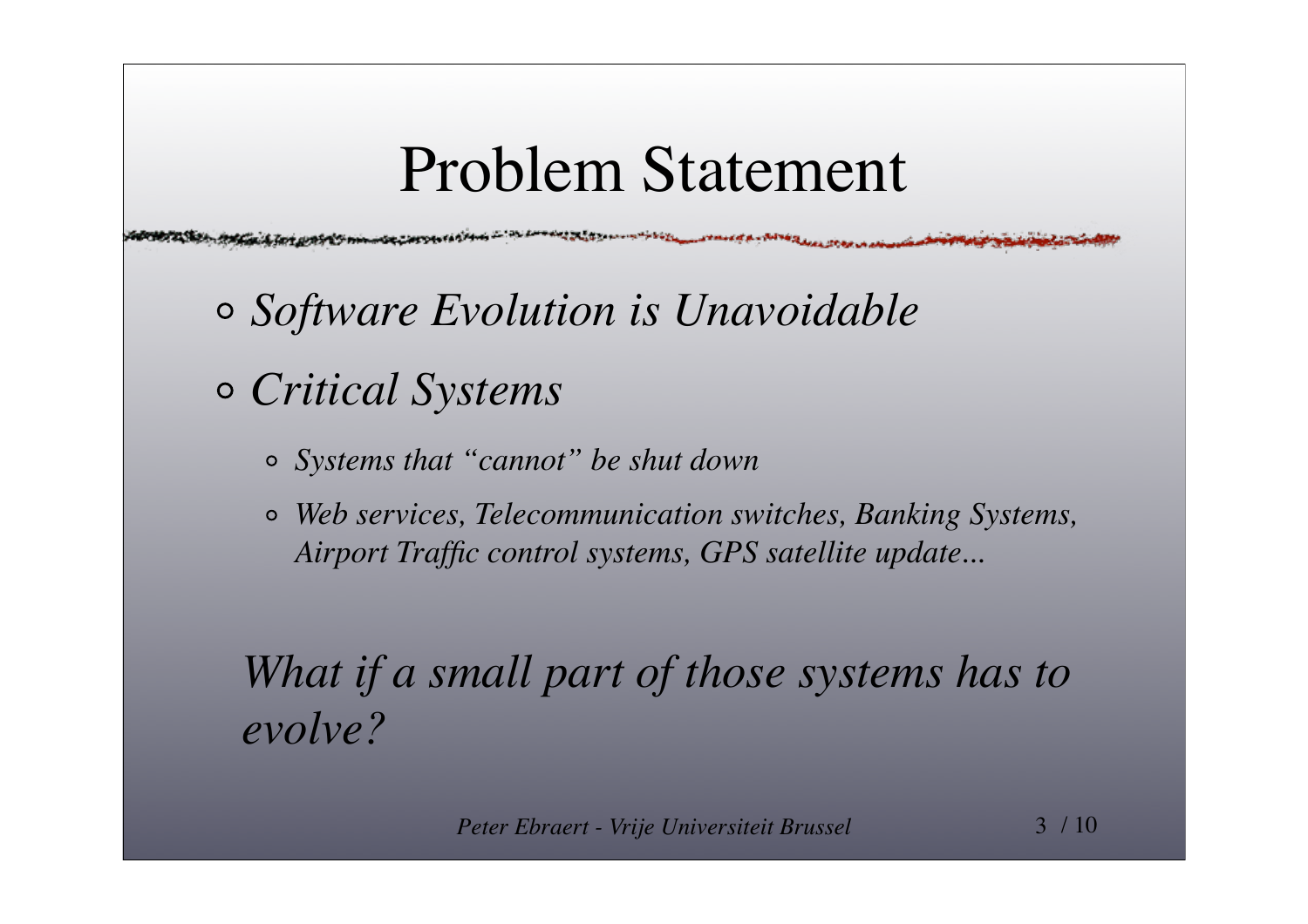## Towards Separated Concerns

- *Every concern implemented as a separate entity.*
	- *Function, ADT, class, component, aspect, ...*
- *Advantages*
	- *No scattered code*
	- *Every entity can evolve separately*
	- *Easier to maintain*

*return TomTourwé.doResearch(loadsOfMoney);*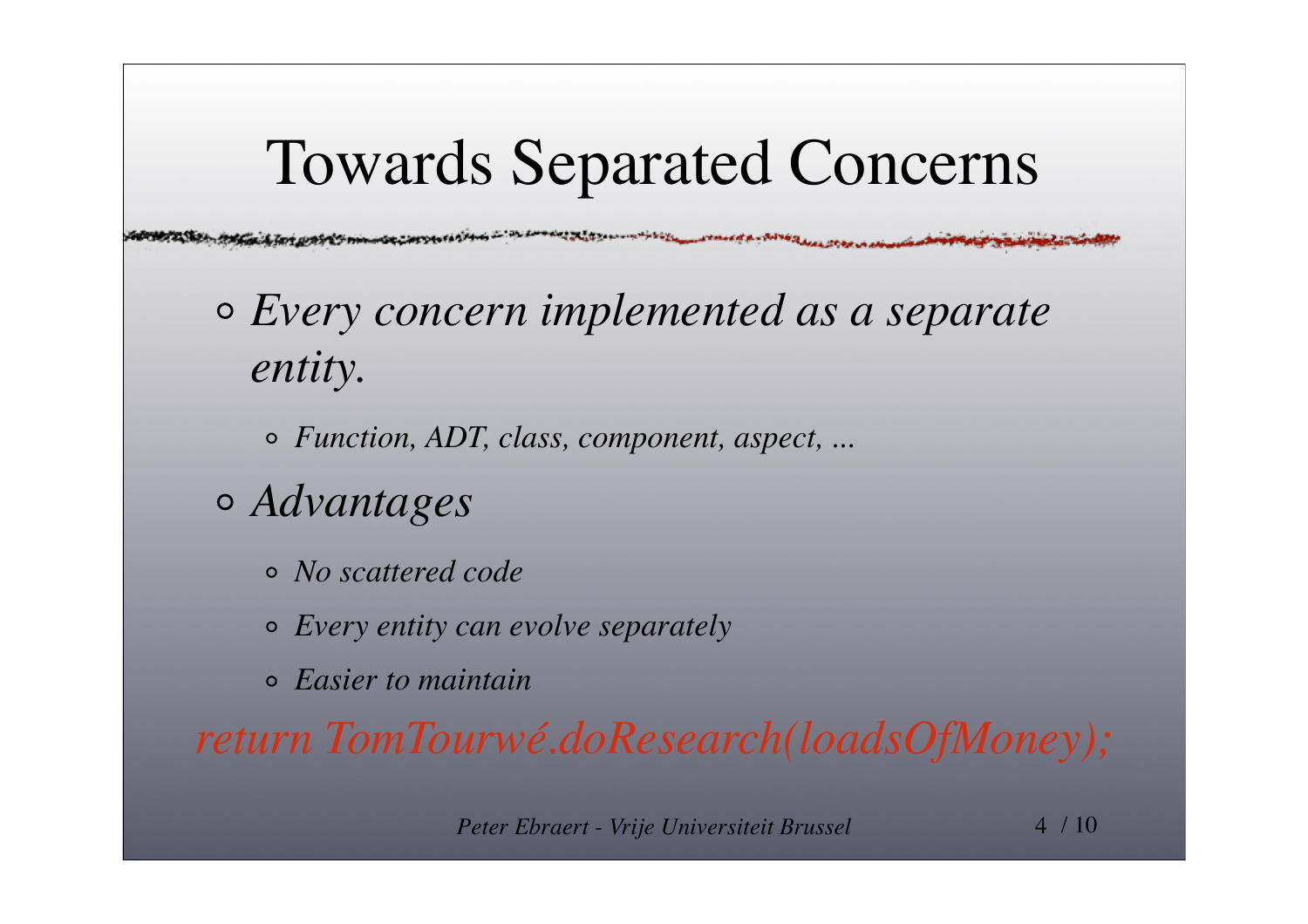#### Towards Dynamic SW Evolution Goal

المالي والمتعصف والمستنقل والأنا الأنباط والمتعارف

- *Divide and conquer!*
- *Allowing every entity to evolve separately*
- *System evolution -> Entity evolution*
	- *Entity addition*
	- *Entity removal*
	- *Entity modification*
- *Dynamic comes in when this is done at runtime*

*Peter Ebraert - Vrije Universiteit Brussel* 5 / 10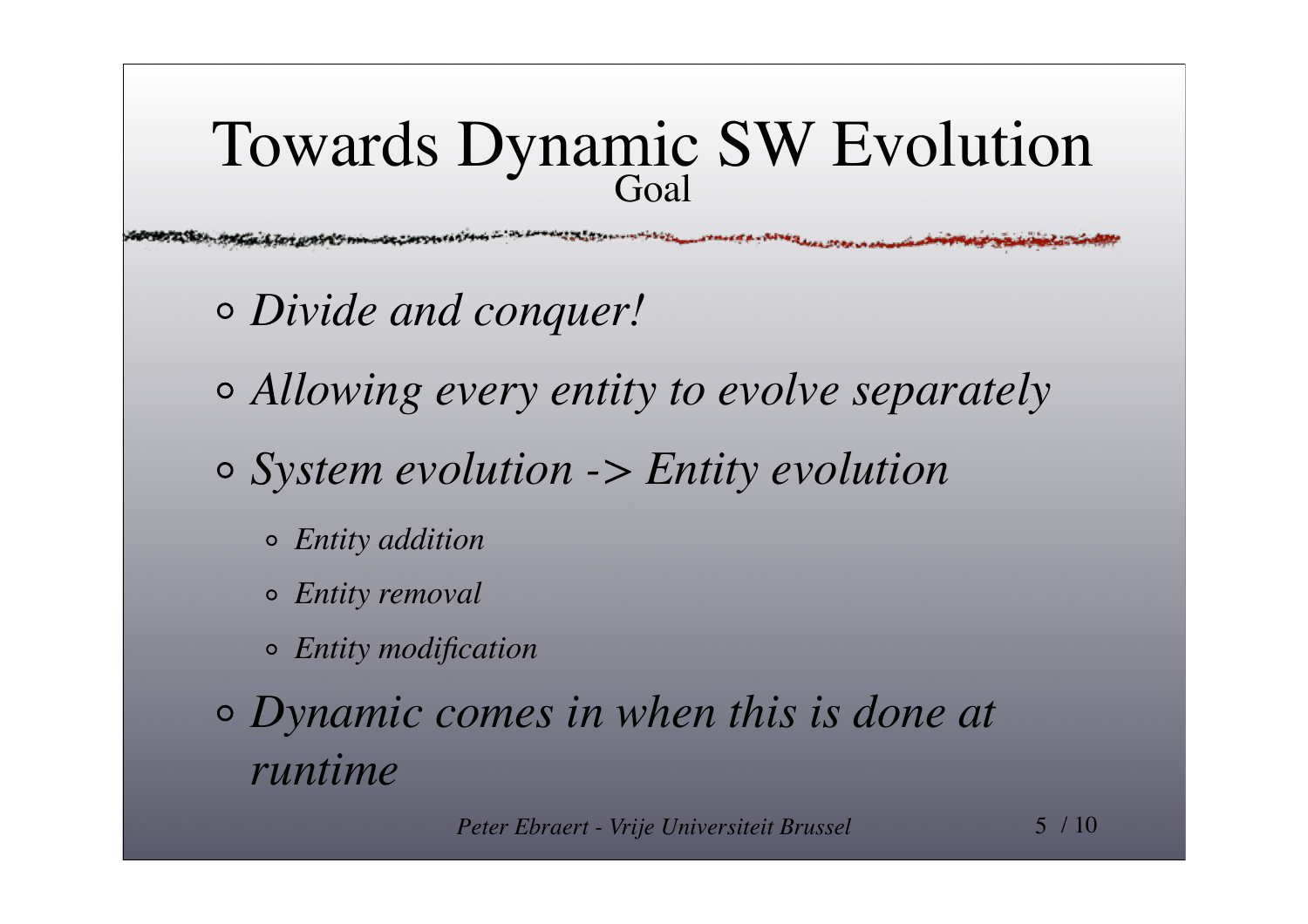### Towards Dynamic SW Evolution Reflective Systems

- *Able to reason about itself*
	- *2 levels of calculation: base level, metalevel*
	- *Causal connection between the 2 levels*  $\circ$ 
		- *Base level application has access to its metalevel representation on the base level*
		- *A change of the metalevel representation impacts the base level application.*



*Peter Ebraert - Vrije Universiteit Brussel* 6 / 10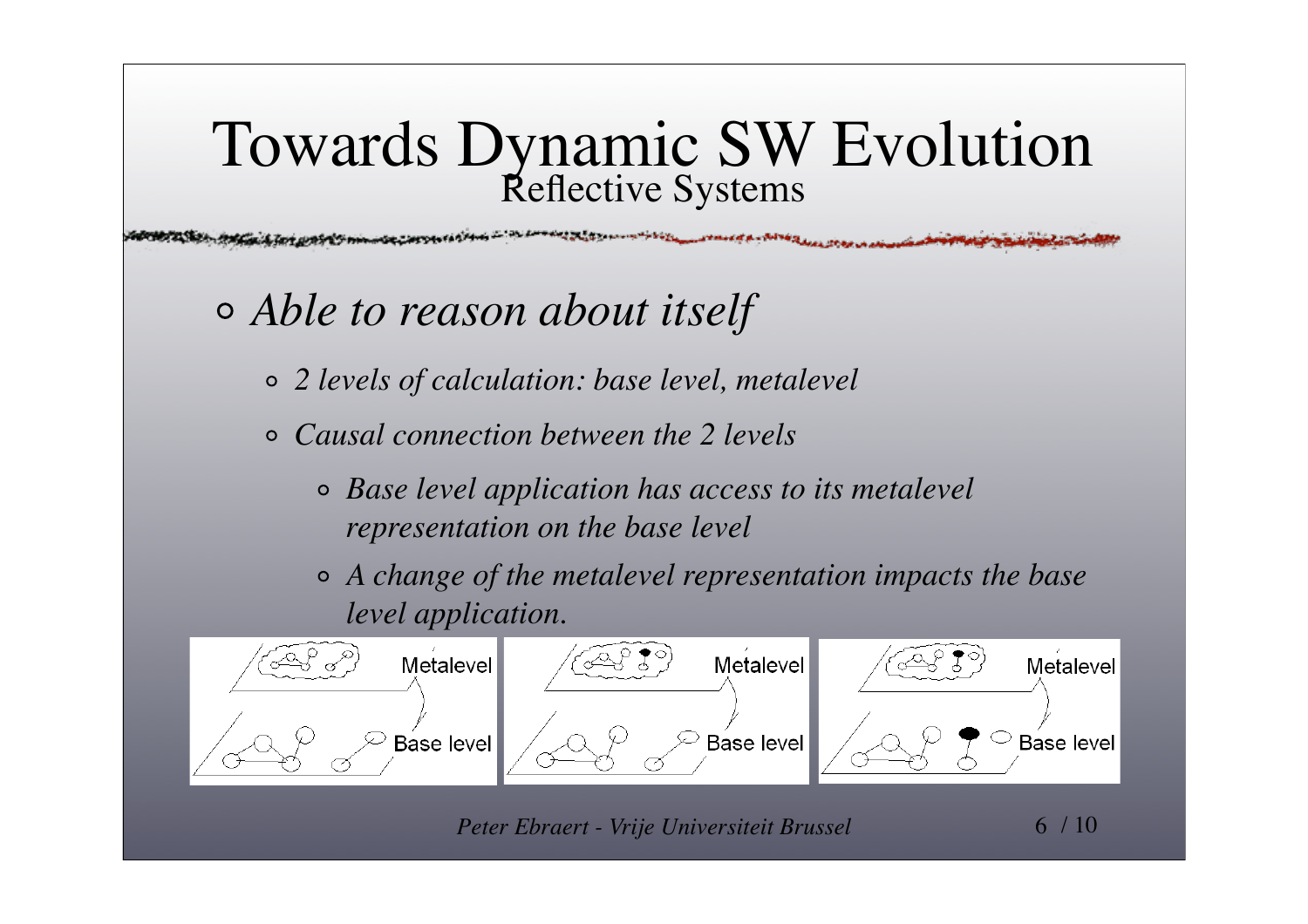#### Towards Dynamic SW Evolution The Framework

فالمتعصص

- *Two layered architecture*
	- *Base level: instrumented application*
	- *Metalevel: monitor*
		- *Gets control on every inter-entity communication*
		- *Propagates control to the adequate base-level entity*



*Peter Ebraert - Vrije Universiteit Brussel* 7 / 10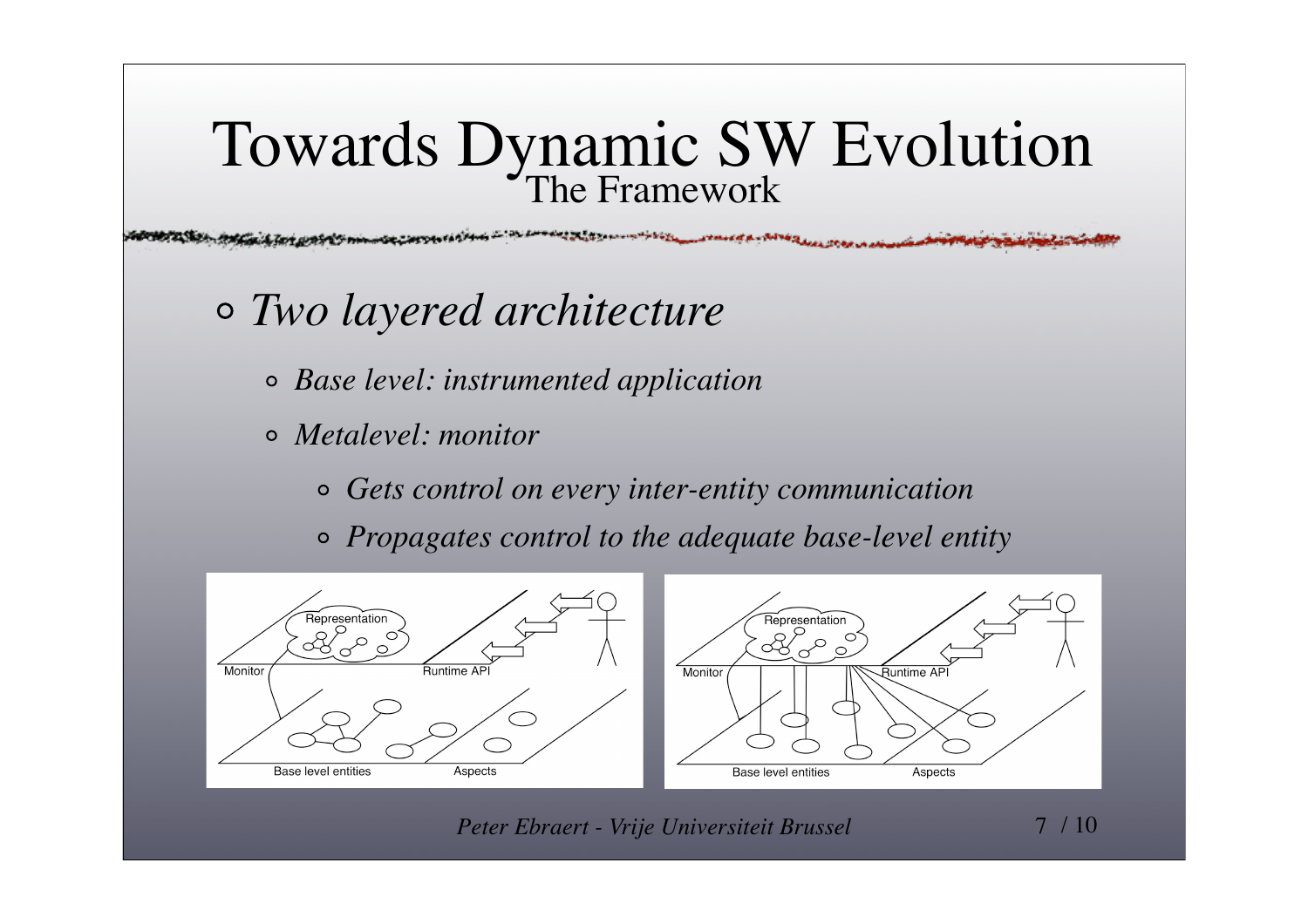#### Towards Dynamic SW Evolution The Runtime API

**いかいまでもない いっつつかんしん こうしゅうかん ループバルカ** 

- *Allows runtime interaction with the system*
	- *Modification of the base-level applications representation*
- *API functions on the Monitor*
	- *Adding an entity*
	- *Removing an entity*
	- *Modifying an entity*
		- *Deactivate the entity -> Queue all messages to it*
		- *Transfer the state -> Programmers decision*
		- *Activate the entity -> Execute all queued messages*

*Peter Ebraert - Vrije Universiteit Brussel* 8 / 10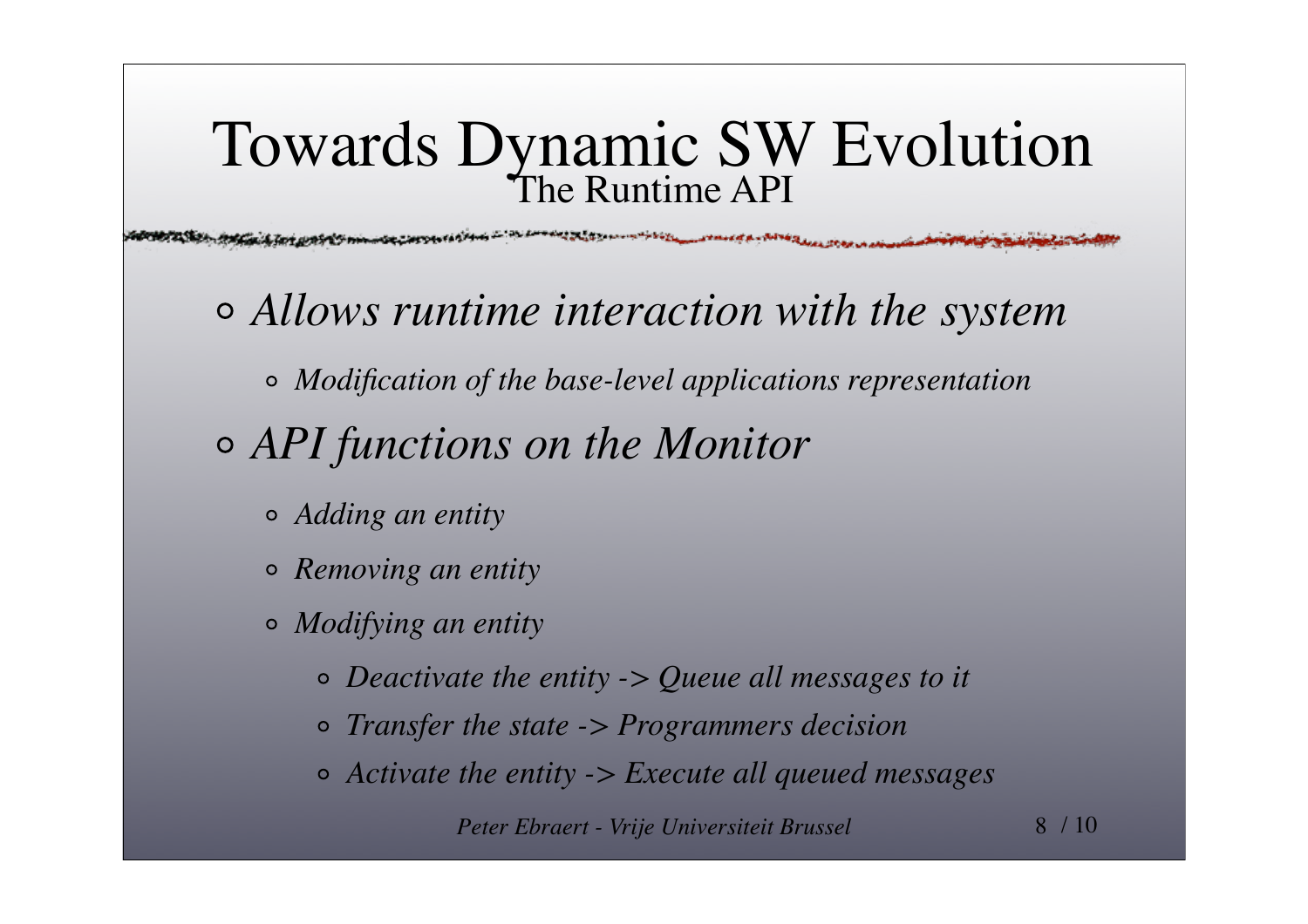### Conclusion

- *Two-step solution for dynamic evolution*
	- *1. Make the system well modularized*
	- *2. Control the instrumented base application by a metalevel monitor*

*-> Use reflective programming capabilities*

*Works for a lot of programming styles*

*Object-oriented, aspect-oriented or any other, as long as it is well modularized.*